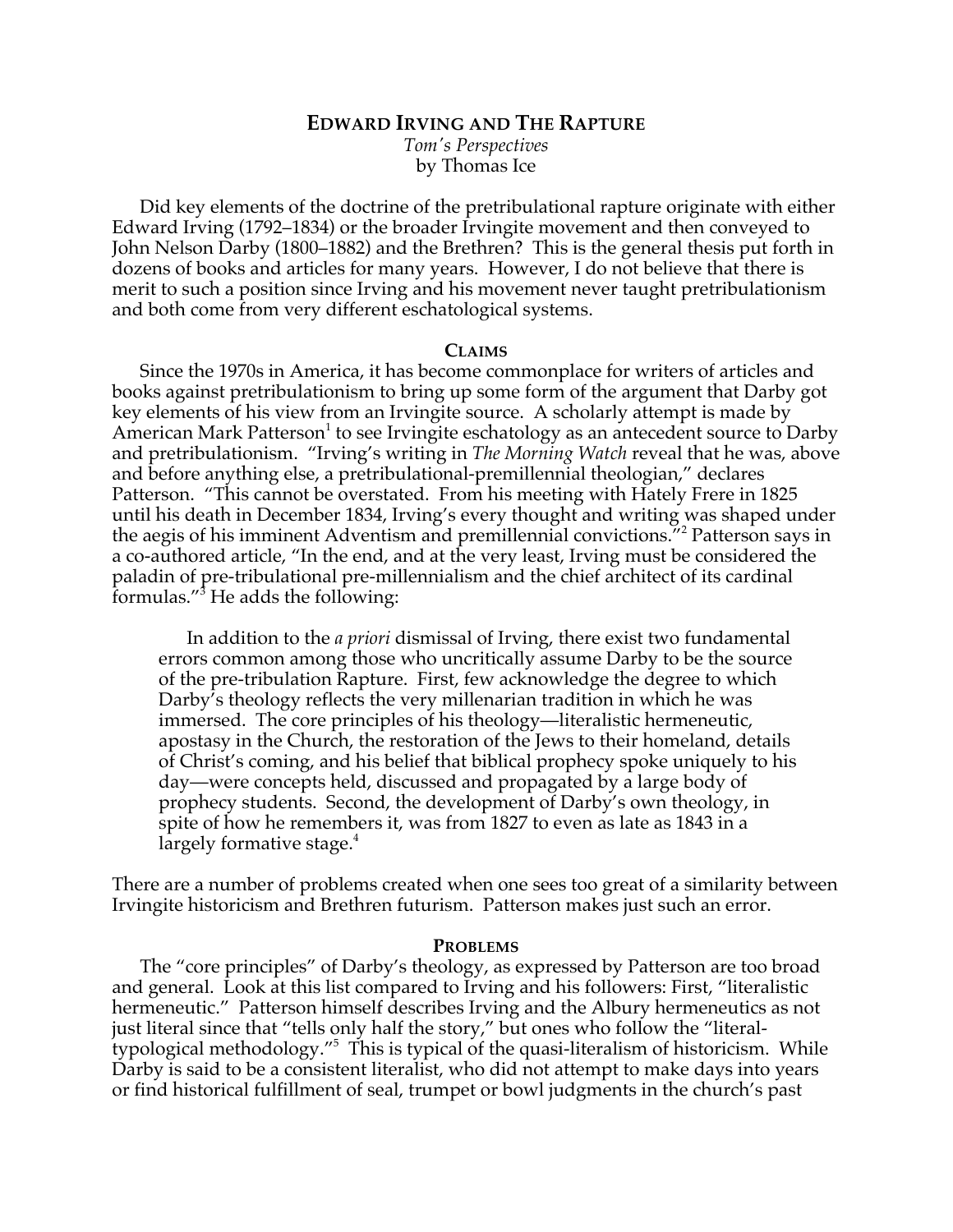history. These events were all literal, as the text said and describe future events. Also, Irving believed that many of the passages that spoke of events in a future Jewish tribulation were unfolding before their eyes, for example, Babylon referred to the apostate Church of their own day. David Bebbington distinguishes between historicist hermeneutics and a futurist form of literalism:

Historicists found it hard to be thoroughgoing advocates of literal interpretation. There was too great a gulf between the detail of biblical images and their alleged historical fulfillment to make any such claim possible. Futurists did not suffer from this handicap. Consequently, they shouted louder for literalism—and, among the futurists, the dispensationalists shouted loudest of all. J. N. Darby was contending as early as 1829 that prophecy relating to the Jews would be fulfilled literally. As his thought developed during the 1830s, this principle of interpretation became the lynchpin of his system. Because Darby's opinions were most wedded to literalism, his distinctive scheme enjoyed the advantage of taking what seemed the most rigorist view of scripture.<sup>6</sup>

Thus, Irving does not have a common hermeneutic with Darby as Patterson contends. No doubt both held to the apostasy of the church, but even this similarity reflects a great chasm of differences between the Albury historicist view and that of the futurist. The Albury view of apostasy was because the church had just finished the 1260 days, which are really 1260 years that ended with the defeat of Antichrist (i.e., Roman Catholicism) in 1789 via the French Revolution. These events forewarned the soon rise of the whore of Babylon (Rev. 17—18), which is the apostate church.<sup>7</sup> On the other hand, Darby and his futurism held that the apostasy of the church was predicted primarily in the New Testament Epistles and would increasingly characterize the end of the current church age, which is totally different than what will take place after the rapture during the tribulation. Irving's historicism saw apostasy as a harbinger of the second coming of Christ to the earth, while Darby saw the ruin of the church as a characteristic that precedes an imminent rapture of the church followed by the events of the seven-year tribulation and then the second coming.

Both approaches do see a restoration of the Jews to their homeland, but as with the previous two issues, there are significant differences. Darby believed that the Jews would return to their land in unbelief and then converted during the seven-year tribulation, yet future to the church age. He says, "At the end of the age the same fact will be reproduced: the Jews—returned to their own land, though without being converted—will find themselves in connection with the fourth beast."<sup>8</sup> However, Irving believed that current with this present age, "when the Lord shall have finished the taking of witness against the Gentiles, . . . will turn his Holy Spirit unto his ancient people the Jews."<sup>9</sup> Shortly after that time, Christ will return.<sup>10</sup>

The last two items mentioned by Patterson are "details of Christ's coming, and his belief that biblical prophecy spoke uniquely to his day." These are so broad that they could be said to characterize just about any Evangelical view of eschatology, whether amillennial, premillennial or postmillennial; whether preterist, historicist, futurist or idealist. Every approach has details of Christ's coming and certainly every system believes that their view speaks uniquely to his day. More importantly are the differences concerning the details of Christ coming as seen by the different systems and also many difference would arise in relation to how each prophetic view spoke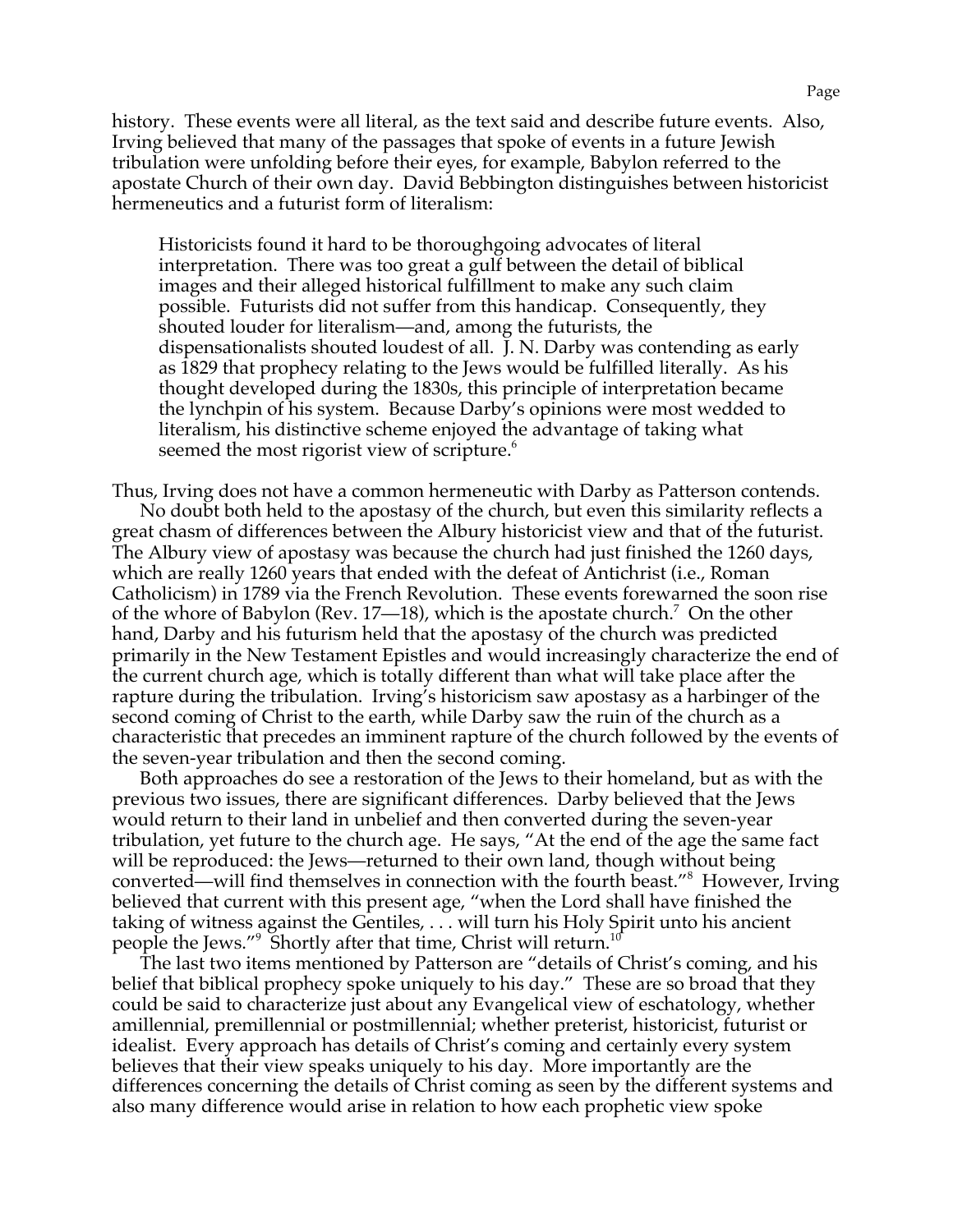uniquely to his day. Thus, it is less than compelling to see how Irving's eschatology is the forerunner to Darby, pretribulationism and dispensationalism. Instead, it is Irving's eschatology that Darby was reacting against.

Concerning Patterson's second point, I agree that it was a process of about fifteen years in which Darby developed a mature system, however, the initial idea of something like a pre-trib rapture would come in an instant, even though it might take a decade and a half to work out the implications and settle one's conscience. Just such a scenario appears to fit what we know of Darby. Further, I don't think anyone who has studied these issues would argue that Darby was incapable of producing a unique theology.

# **THE IRVINGITE VIEW OF THE RAPTURE**

Even though Irving and his disciples spoke often about the translation of saints to heaven, they clearly did not hold to pre-trib rapture views. No one reacted in opposition to their views for being new as they did when Darby's views were made know. Flegg's definitive and fairly recent work on the Catholic Apostolic Church (Irving's church) makes it clear "that the translation may not be simply a single event at the time of the first resurrection, but spread over a short period of time prior to it." $11$ Doesn't this sound like pretribulationism? Flegg further explains what is meant:

This period of great tribulation was inevitable, but would be escaped by an elect body (those referred to by St. Paul in I Thess. 4:16–17) who would be resurrected by Christ or translated (caught up in the clouds) through the operation of the Holy Spirit at the beginning (morning) of the Second Advent. This was the *first resurrection*—the gathering of the "first-fruits", the resurrection from/out of the dead of which the New Testament spoke and which was indicated by the woman in travail (Apoc. 12:1–2). The Old Testament "saints" would participate in it, and both the resurrected and the translated would receive their resurrection bodies and remain standing with Christ upon Mount Zion.<sup>12</sup>

We see from the above notation that the Irvingite rapture is part of the second coming. Thus, their doctrine teaches a brief interval between the rapture and the second advent, not a rapture followed by a multi-year tribulation and then a new event, the second coming. Patterson cites 74 examples of what he calls a "pretribulational rapture,"<sup>1</sup> however, after looking up each reference, it is clear that they are references to the second coming, as described above, that includes a translations of believers. This is not pretribulationism as taught by Darby, the Brethren or modern dispensationalist. Maranatha!

# ENDNOTES

<sup>&</sup>lt;sup>1</sup> Mark Rayburn Patterson, "Designing the Last Days: Edward Irving, The Albury Circle, and the Theology of The Morning Watch," Ph. D. Thesis, King's College, London, January 2001.

<sup>2</sup> Patterson, "Designing," pp. 228–29.

 <sup>1</sup> Patterson, "Designing," f.n. 87, p. 165.